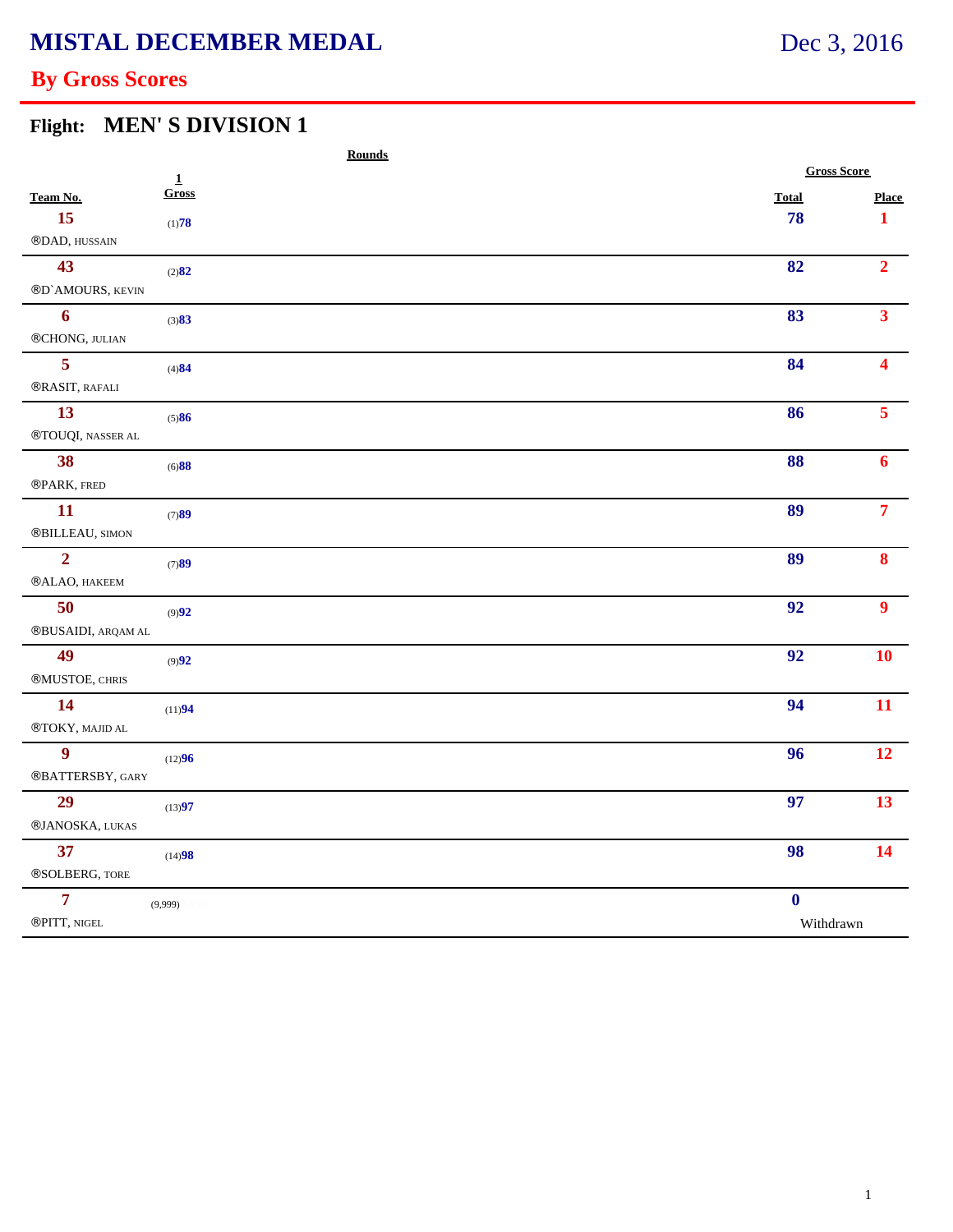### **By Gross Scores**

#### **Flight: MEN'S DIVISION 2**

|                                | <b>Rounds</b>   |                    |                         |
|--------------------------------|-----------------|--------------------|-------------------------|
|                                | $\underline{1}$ | <b>Gross Score</b> |                         |
| Team No.                       | Gross           | <b>Total</b>       | <b>Place</b>            |
| 35                             | (1)90           | 90                 | $\mathbf{1}$            |
| ®KOULI, PAWAN                  |                 |                    |                         |
| 33                             | (2)94           | 94                 | $\overline{2}$          |
| ®CHOWDHURY, ASHWIN             |                 |                    |                         |
| 18                             | (3)95           | 95                 | $\overline{\mathbf{3}}$ |
| $@{\mathsf{ZAKWANI}}$ AHMED AL |                 |                    |                         |
| <b>10</b>                      | (4)97           | 97                 | Δ                       |
| ®BATTERSBY, ELLIOT             |                 |                    |                         |
| 34                             | (4)97           | 97                 | $\overline{5}$          |
| ®SHARMA, ATUYLA                |                 |                    |                         |
| 30                             | (6)99           | 99                 | 6                       |
| ®OJEDA, ANTONIO                |                 |                    |                         |
| $\mathbf{1}$                   | (7)100          | <b>100</b>         | $\overline{7}$          |
| ®BARWANI, ARAFAT AL            |                 |                    |                         |
| 31                             | (8)102          | 102                | 8                       |
| ®SANDA, CRISTIAN               |                 |                    |                         |
| 25                             | (9)103          | 103                | $\boldsymbol{9}$        |
| ®BORGES, ALEX                  |                 |                    |                         |
| 17                             | (10)105         | 105                | <b>10</b>               |
| ®BARWANI, THARWAT AL           |                 |                    |                         |
| 41                             | (11)106         | 106                | 11                      |
| ®KAZDAL, RECEP                 |                 |                    |                         |
| 36                             | (12)107         | 107                | 12                      |
| ®DHANJU, JAS                   |                 |                    |                         |
| 39                             | (13)109         | 109                | 13 <sup>7</sup>         |
| ®DUTTA, MITRANGSHU             |                 |                    |                         |
| 48                             | (14)116         | 116                | 14                      |
| ®MORENO, CARLOS                |                 |                    |                         |
| 21                             | (9,999)         | $\mathbf{0}$       |                         |
| ®HENSON, RICK                  |                 | Withdrawn          |                         |
|                                |                 |                    |                         |